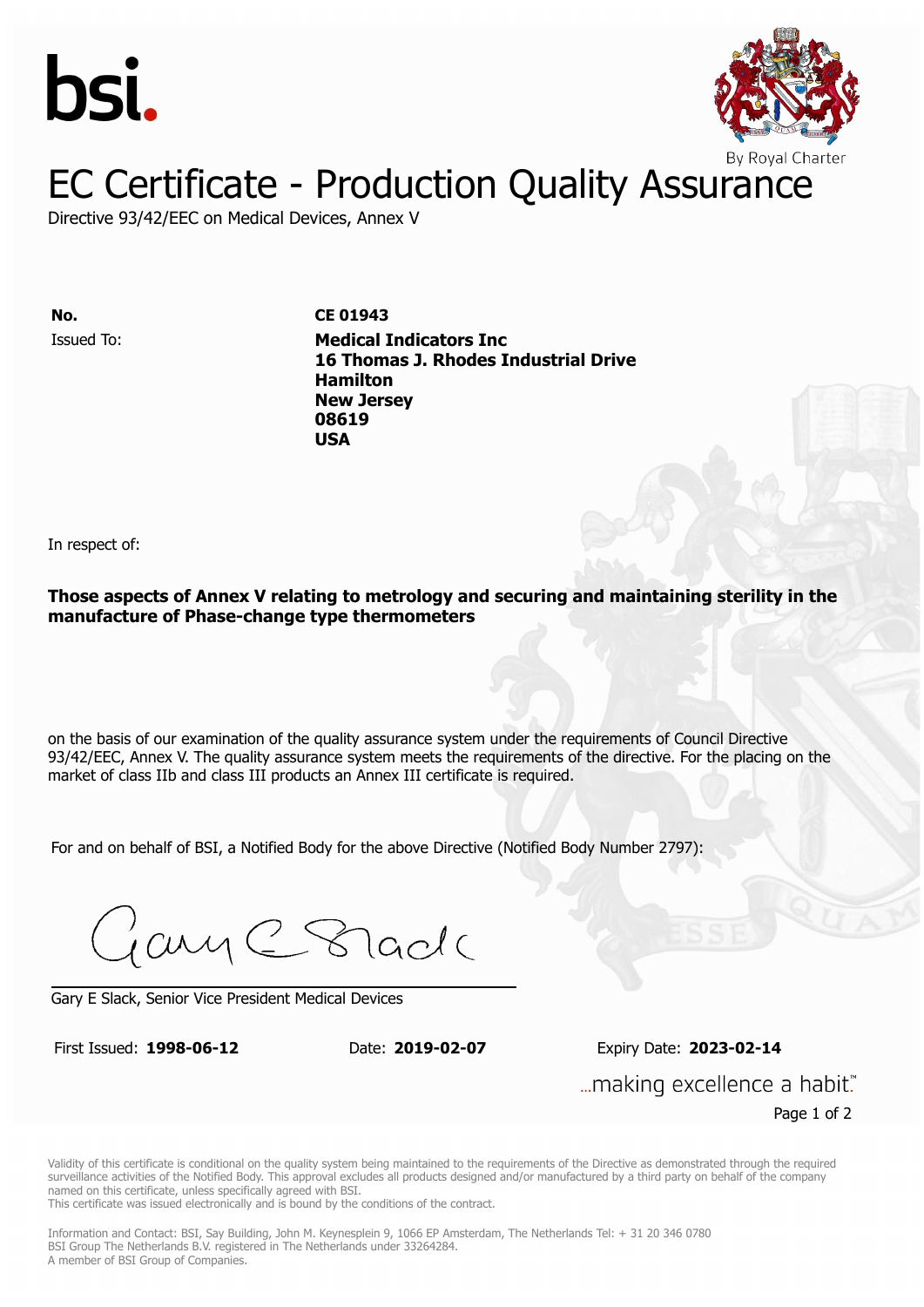



# EC Certificate - Production Quality Assurance

#### **Supplementary Information to CE 01943**

Issued To: **Medical Indicators Inc 16 Thomas J. Rhodes Industrial Drive Hamilton New Jersey 08619 USA**

| <b>Device code</b> | Device name                      | <b>Intended purpose per IFU</b> |
|--------------------|----------------------------------|---------------------------------|
| Class Is, Im       |                                  |                                 |
| MD 0104            | Phase change type<br>thermometer | ---                             |

First Issued: **1998-06-12** Date: **2019-02-07** Expiry Date: **2023-02-14**

... making excellence a habit." Page 2 of 2

Validity of this certificate is conditional on the quality system being maintained to the requirements of the Directive as demonstrated through the required surveillance activities of the Notified Body. This approval excludes all products designed and/or manufactured by a third party on behalf of the company named on this certificate, unless specifically agreed with BSI.

This certificate was issued electronically and is bound by the conditions of the contract.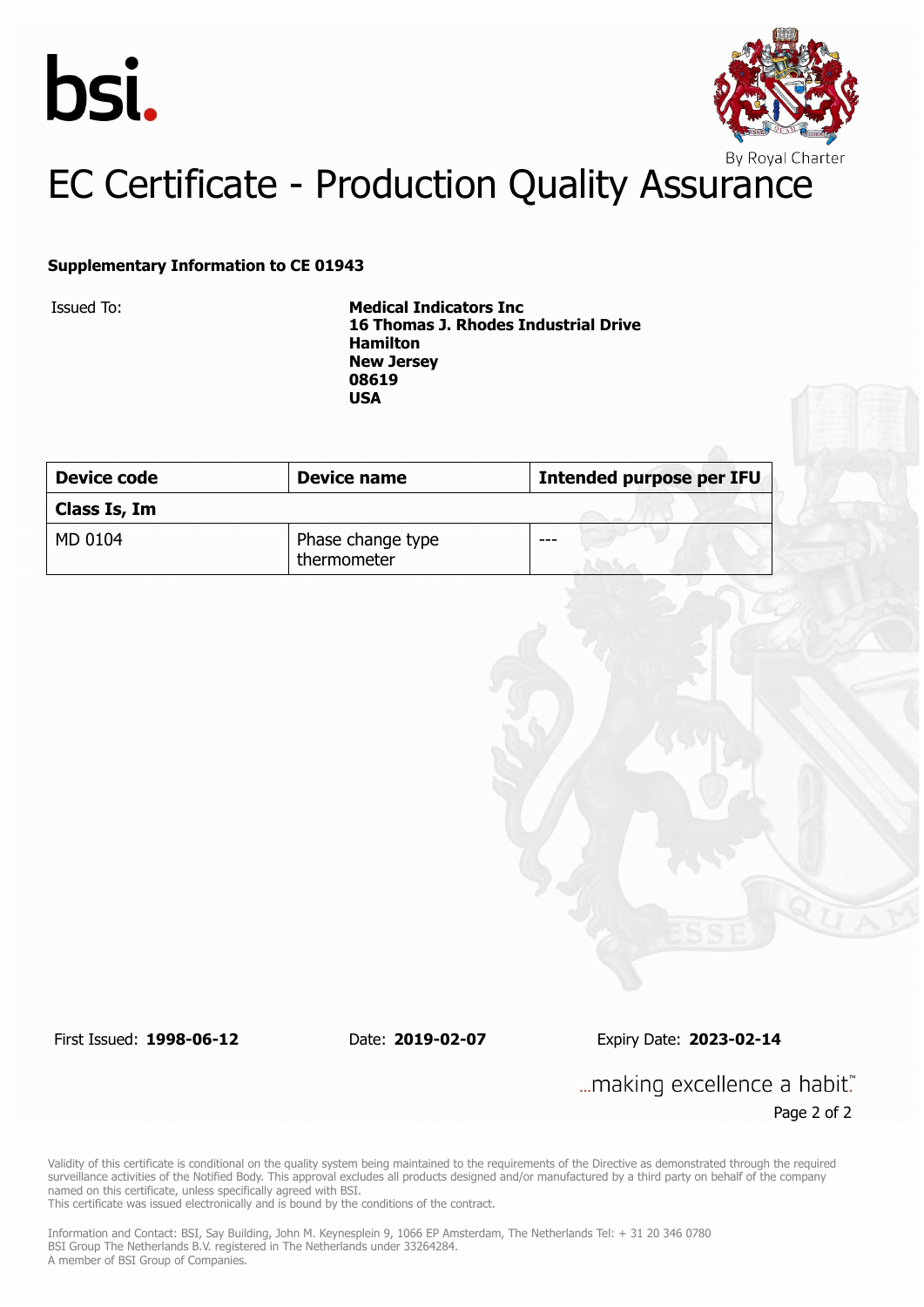



# EC Certificate - Production Quality Assurance

Directive 93/42/EEC on Medical Devices, Annex V

## List of Significant Subcontractors

Recognised as being involved in services relating to the product covered by:

Certificate No: **CE 01943** Date: **2019-02-07**

Issued To: **Medical Indicators Inc 16 Thomas J. Rhodes Industrial Drive Hamilton New Jersey 08619 USA**

**Subcontractor: Service(s) supplied**

Advena Limited Tower Business Centre, 2nd Flr Tower Street Swatar BKR 4013 Malta

**EU Representative**

... making excellence a habit."

Page 1 of 1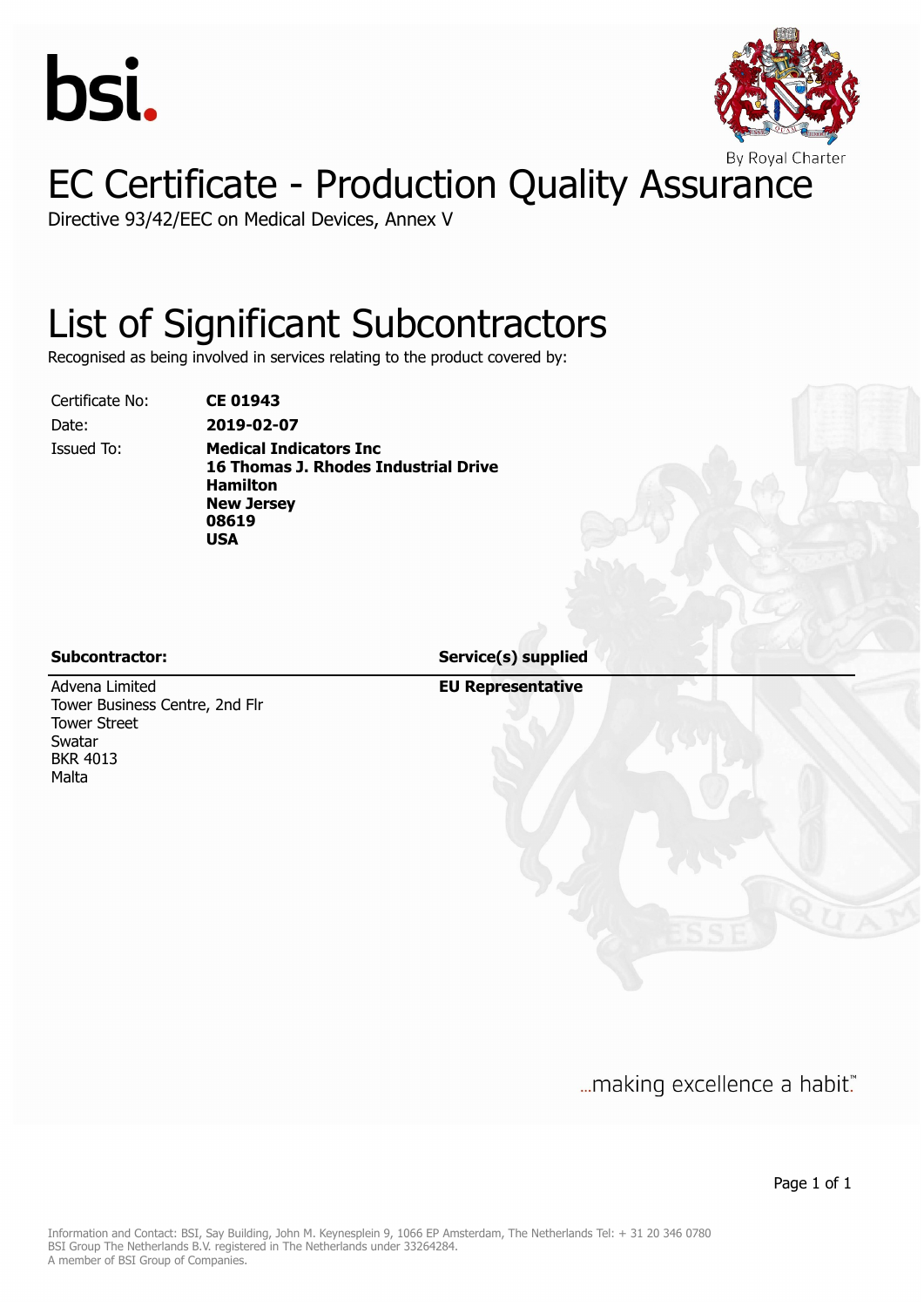



# EC Certificate - Production Quality Assurance Certificate History

Certificate No: **CE 01943** Date: **2019-02-07**

Issued To: **Medical Indicators Inc 16 Thomas J. Rhodes Industrial Drive Hamilton New Jersey 08619 USA**

### **Certificate History**

| Date             | <b>Reference</b><br><b>Number</b> | <b>Action</b>                                                                                                                                |
|------------------|-----------------------------------|----------------------------------------------------------------------------------------------------------------------------------------------|
| 12 June 1998     |                                   | Original issue.                                                                                                                              |
| 10 June 1999     |                                   | Change of address and reissue of certificate                                                                                                 |
| 21 March 2003    |                                   | Change of address and reissue of certificate                                                                                                 |
| 14 February 2008 | 7008514                           | Certificate Renewal and correction to history page                                                                                           |
| 04 March 2013    | 7942928                           | Certificate Renewal                                                                                                                          |
|                  |                                   | Addition of subcontractor, `Advena Ltd, 33 Bridge Street,<br>Hereford, HR4 9DQ' for EU Rep                                                   |
|                  |                                   | Address change from '1589 Reed Road, Pennington, New<br>Jersey, USA' to '16 Thomas J. Rhodes Industrial Drive,<br>Hamilton, New Jersey, USA' |
| 01 May 2013      | 7985893                           | Extension to scope to include 'securing and maintaining<br>sterility'.                                                                       |
|                  |                                   | Addition of Sterigenics as significant subcontractor, change<br>of address of EU Rep to Plato Close, Warwick location                        |
| 09 February 2018 | 8850099                           | Renewal                                                                                                                                      |
| 07 February 2019 | 7781689                           | Traceable to NB 0086.                                                                                                                        |

#### ... making excellence a habit." Page 1 of 2

Validity of this certificate is conditional on the quality system being maintained to the requirements of the Directive as demonstrated through the required surveillance activities of the Notified Body. This approval excludes all products designed and/or manufactured by a third party on behalf of the company named on this certificate, unless specifically agreed with BSI.

This certificate was issued electronically and is bound by the conditions of the contract.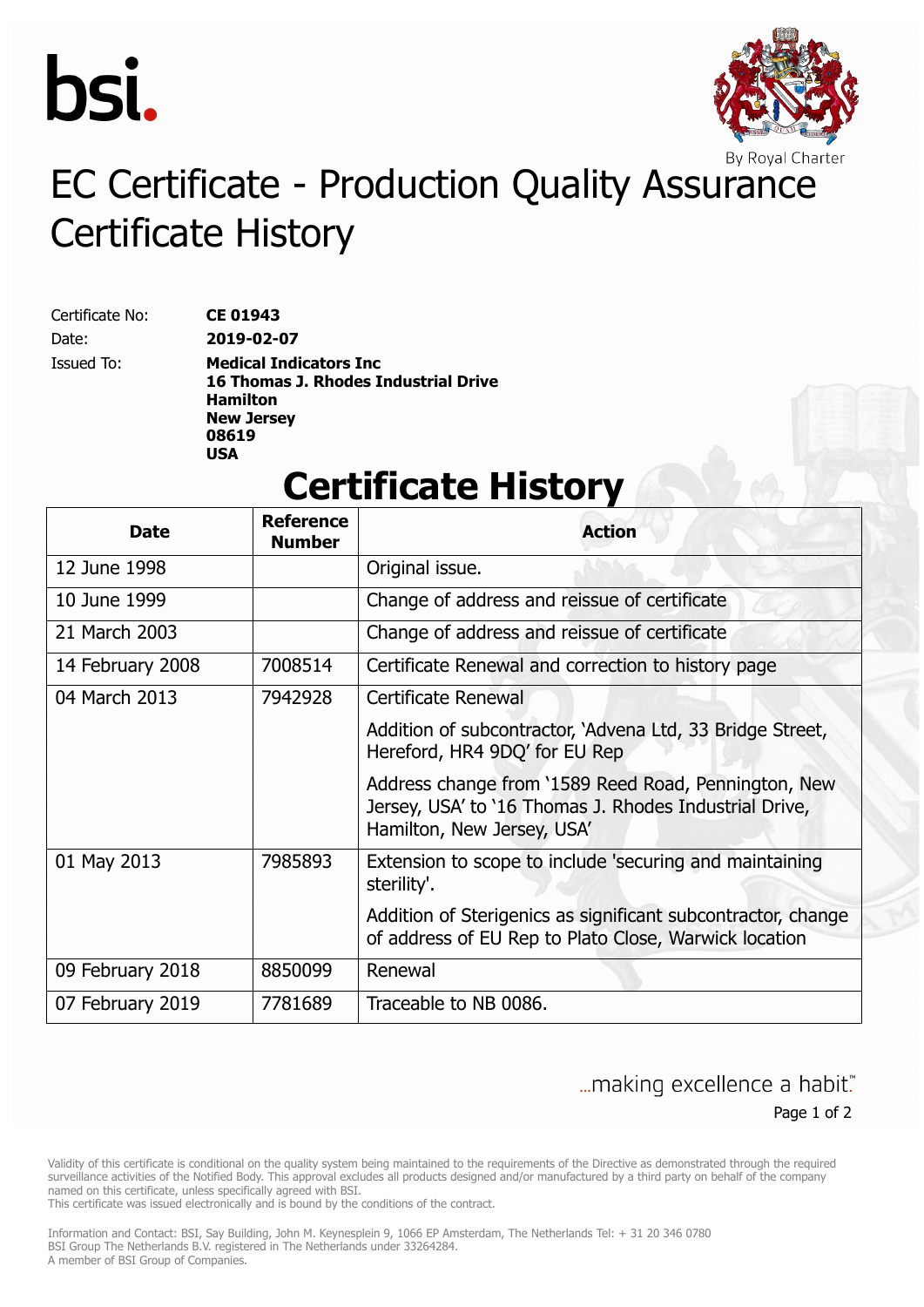



# EC Certificate - Production Quality Assurance Certificate History

Certificate No: **CE 01943** Date: **2019-02-07** Issued To: **Medical Indicators Inc 16 Thomas J. Rhodes Industrial Drive Hamilton New Jersey 08619 USA**

| <b>Date</b>                                                                                                         | <b>Reference</b><br><b>Number</b> | <b>Action</b>                                                                                                                 |  |  |
|---------------------------------------------------------------------------------------------------------------------|-----------------------------------|-------------------------------------------------------------------------------------------------------------------------------|--|--|
| 07 February 2019                                                                                                    | 3391689                           | Change of EU rep.<br>Addition of device table.                                                                                |  |  |
| Non-significant changes approved after the 26th May 2021 as per the Transitional Provisions<br>of MDR Article 120.3 |                                   |                                                                                                                               |  |  |
| 23 February 2022                                                                                                    | 3617981                           | Scope reduction to Those aspects of Annex V relating to<br>metrology in the manufacture of Phase-change type<br>thermometers. |  |  |
|                                                                                                                     |                                   | Removal of the sterile device Tempadot Sterile Clinical<br>thermometer (Class Is,m).                                          |  |  |
|                                                                                                                     |                                   | Removal of Critical subcontractor Sterigenics US, LLC.                                                                        |  |  |

#### ... making excellence a habit." Page 2 of 2

Validity of this certificate is conditional on the quality system being maintained to the requirements of the Directive as demonstrated through the required surveillance activities of the Notified Body. This approval excludes all products designed and/or manufactured by a third party on behalf of the company named on this certificate, unless specifically agreed with BSI.

This certificate was issued electronically and is bound by the conditions of the contract.